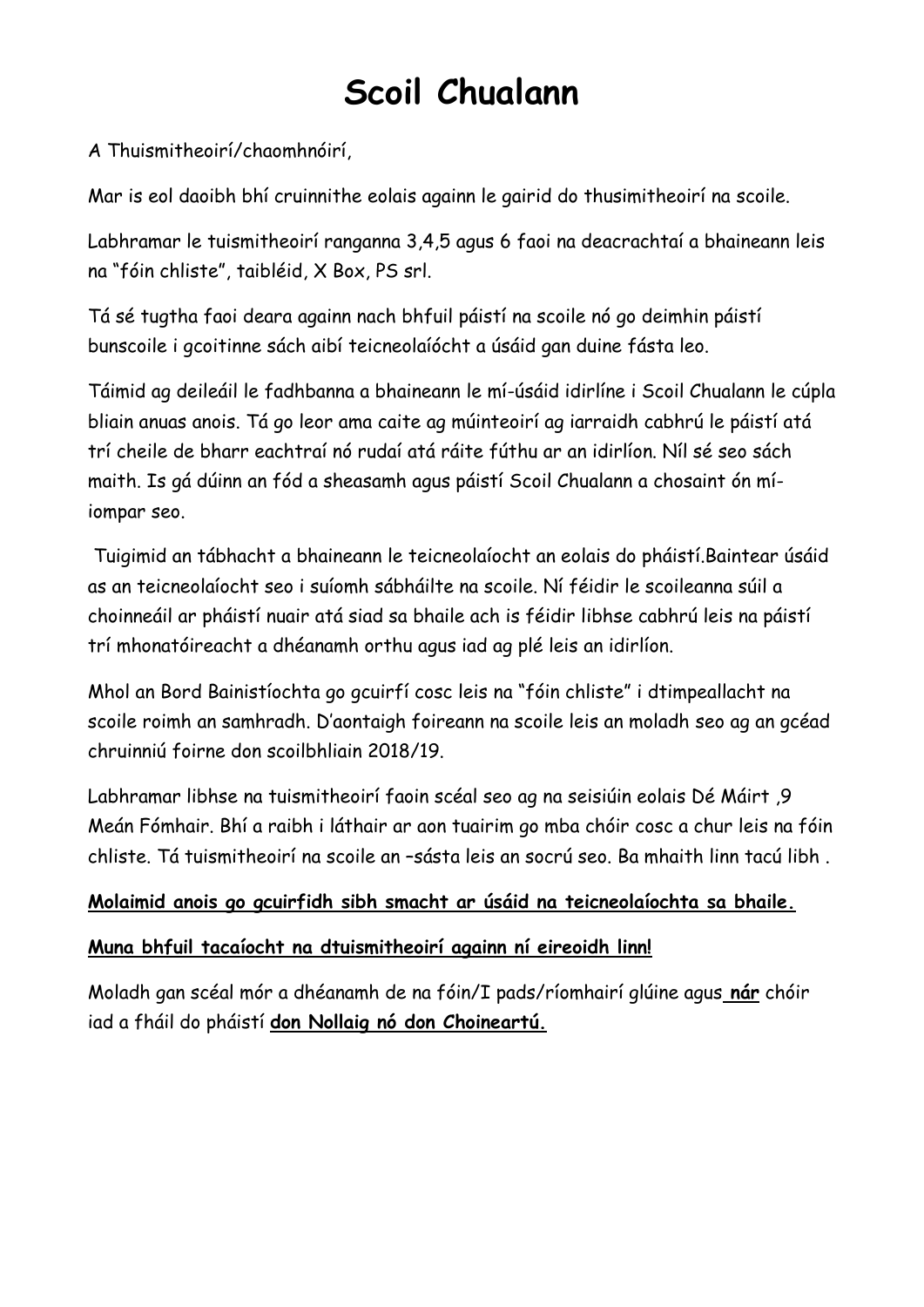## **Is féidir linne cabhrú leis na páistí nuair atá siad ag baint úsáide as teicneolaíocht.**

- Bí cinnte go bhfuil duine fásta leis an bpáiste agus iad ar líne agus cuir teorainn ama leis
- Ná ceannaigh fón póca /taibléid go dtí go dtí go bhfuil na gasúir réidh le bheith freagrach astu (**sa mheánscoil**)
- Lig do na páistí eolas a chur ar an teicneolaíocht de réir mar a théann siad in aois ,
- Múch an idirlíon istoíche
- Ná bíodh cead ag na páistí teilifís, Ipads,taibléid nó fóin a úsáid sna seomraí codlata Labhair leis an gclann faoin méid ama a chaitheann an teaghlach leis an teicneolaíocht agus eagraigh gníomhaíochtaí saor ón teicneolaíocht má tá iomarca ama á chaitheamh leis an teicneolaíocht
- Bíodh cód iompair ag an teaghlach don idirlíon , bí cinnte go bhfuil ionchur ag gach duine sa chód agus go dtuigeann gach duine é .Féach ar an mbileog ó Cybersafeireland (iniata)
- Labhair leis na páistí is sine (**Rang 5,6)** faoin "likes" , "followers", "selfies",Snapchat, Instagram, What'sApp.

#### **Ranganna 4,5,6**

## **Má tá do pháiste i dteach duine eile b'fhiú a chinntiú go bhfuil na rialacha céanna i bhfeidhm sa teach sin.**

**Ní cóir do na páisti ábhar mí-oiriúnach a phlé le páistí eile sa rang.**

**Ba chóir go dtuigfeadh tuismitheoirí go bhféadfadh páistí óga an teaghlaigh ábhar mí-oiriúnach a fháil ó thaibléid/fóin na ndearthaireacha agus na ndeirfiúracha is sine agus go bhféadfadís an t-ábhar seo a phlé le páistí eile ar scoil.**

**Bhí cuntas ag roinnt páistí ar YouTube an bhliain seo caite. Bhí páistí ag caitheamh anuas ar a chéile agus bhí roinnt páistí an-chorraithe faoi seo.**

**Is gá dúinn na páistí a chosaint ón droch iompar seo.** 

Go raibh maith agaibh as an méid seo a léamh!

Carmel Ní Ghairbhín Príomhoide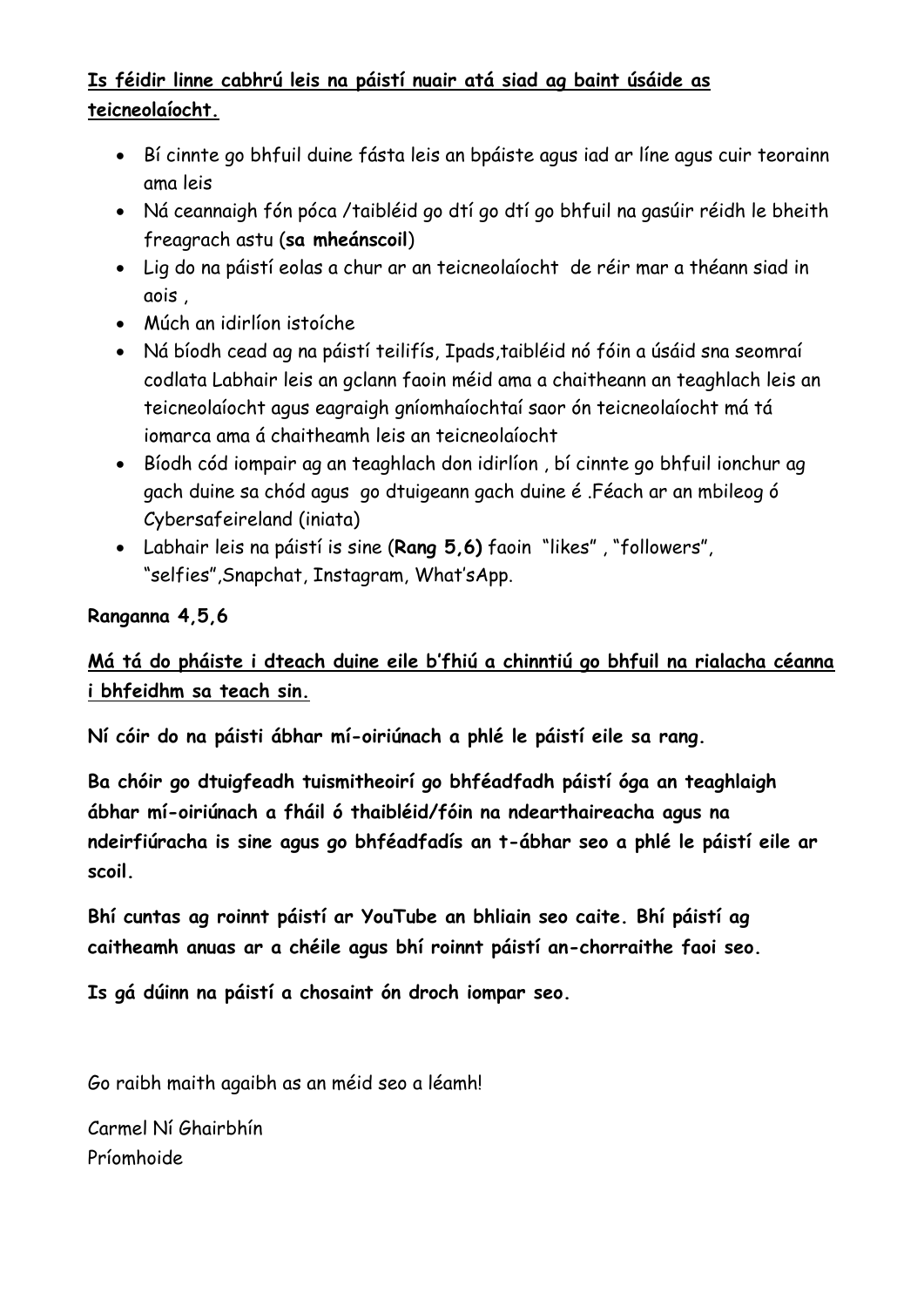#### *Dear Parents/Guardians*

*As you are aware we had some briefing sessions for the parents of children in Scoil Chualann recently.*

*We spoke to parents of children in 3rd, 4th, 5th and 6th of the dangers associated with smart phones, tablets, X Box and PS.*

*We have noticed that children in our school and indeed in primary schools in general are not mature enough to use technology without parental supervision.*

*We have been dealing with problems which have resulted from inappropriate internet usage in recent years. Teachers have spent a lot of time supporting children who have been upset, ridiculed or teased online. This is not good enough.* 

#### *We need to take a stand and protect the children from this kind of behaviour.*

*We understand the importance of technology in education. We use technology in a supervised setting. Schools cannot supervise children's internet usage when they are at home. Parents must take responsibility and monitor their children's online activity.* 

*In June the Board of Management suggested that smart phones should be banned in the school environment. The teachers agreed with this suggestion at our first staff meeting of 2018/19.*

*We spoke to you the parents about this suggestion at our information session on Tuesday, September 9th .*

*All present were in agreement that smart phones should be banned in Scoil Chualann. The feedback has been really positive and we are delighted to support you in protecting your children.*

### *We would now respectfully request that you take control of your children's internet usage.*

#### *This initiative will not succeed without your support.*

#### *If your child has a smart phone already you must supervise haw they use it.*

*Please do not make an issue of smart phones, tablets, laptops. Defer getting them until the children are old enough to be able to use them responsibly.*

*It was suggested by a parent at the information session that we should refrain from associating the gift of a smart phone/ laptop/tablet/ X box /PS with Christmas and Confirmation.*